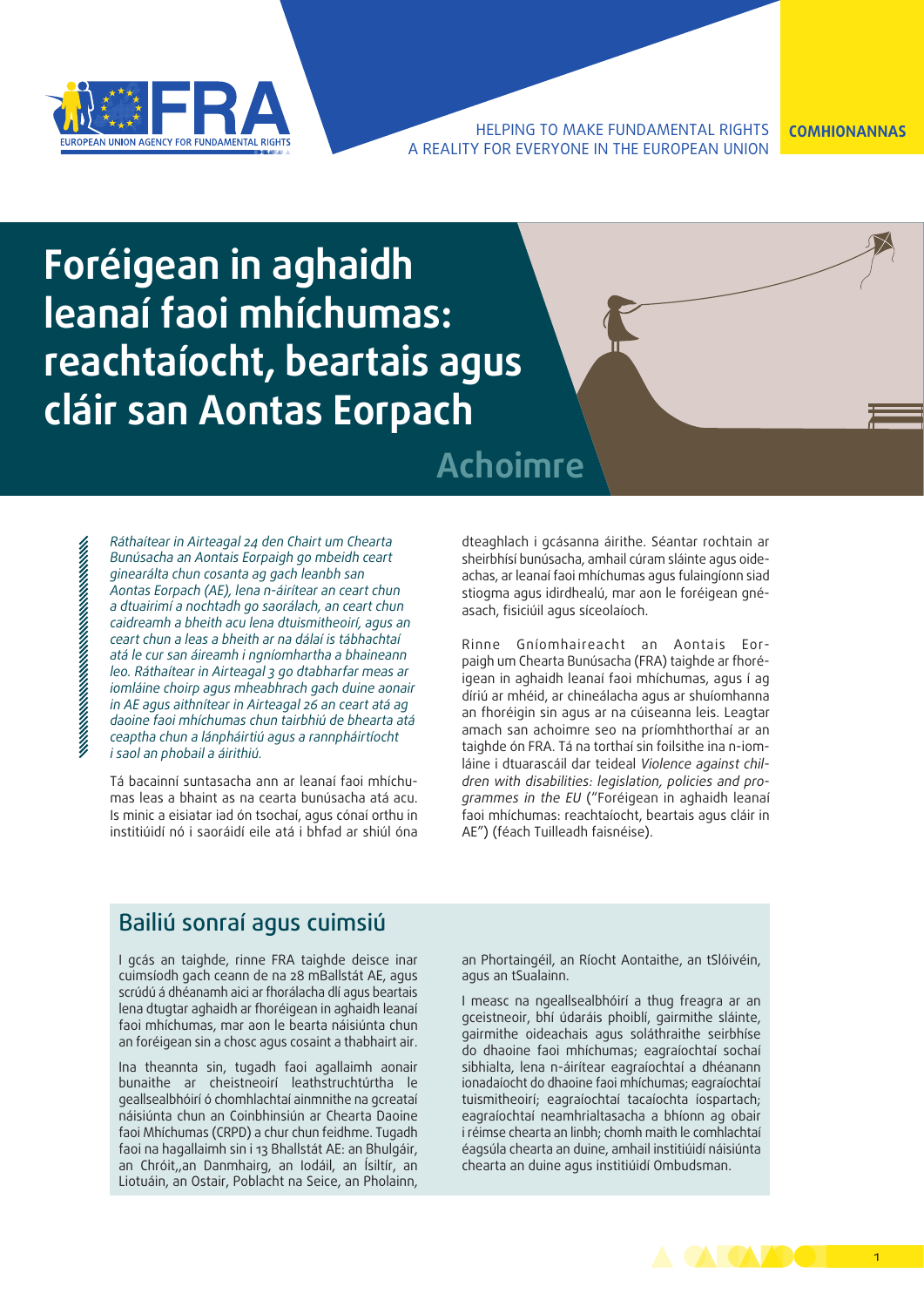### Foréigean in aghaidh leanaí faoi mhíchumas: saincheist a bhaineann le cearta bunúsacha

Aithnítear i gcreataí dlí agus beartais idirnáisiúnta agus i gcreataí dlí agus beartais Eorpacha gur gá don lucht déanta beartas agus do chleachtóirí aird ar leith a thabhairt ar an tsaincheist a bhaineann le foréigean in aghaidh leanaí faoi mhíchumas. Tá antábhacht ag baint le Coinbhinsiún na Náisiún Aontaithe um Chearta an Linbh (CRC) agus le Coinbhinsiún na Náisiún Aontaithe ar Chearta Daoine faoi Mhíchumas (CRPD) maidir lena chinntiú go dtugtar cosaint ar fhoréigean do leanaí faoi mhíchumas; baineann coinbhinsiún amháin go sonrach le leanaí agus baineann an ceann eile go sonrach le daoine faoi mhíchumas. Dhaingnigh gach Ballstát den Aontas Eorpach CRC agus, amhail Meán Fómhair 2015, tá CRPD daingnithe ag 25 Bhallstát AE. Sa bhliain 2010, d'aontaigh AE don CRPD freisin, rud a fhágann go bhfuil an coinbhinsiún sin ina chuid dhílis de dhlíchóras AE anois agus nach mór gach reachtaíocht agus cleachtas in AE a bheith ag teacht le ceanglais an choinbhinsiúin.

Rinne comhlachtaí conartha de chuid an dá choinbhinsiún sin ó na Náisiúin Aontaithe foréigean in aghaidh leanaí faoi mhíchumas a fhormhíniú i roinnt Barúlacha Ginearálta agus i dTuairimí Deiridh i dtuarascálacha ó Stáit Rannpháirteacha. Thug na Ballstáit aitheantas ar roinnt bealaí éagsúla freisin do na riachtanais chosanta atá ag leanaí faoi mhíchumas, mar shampla, agus iad i mbun foréigean a choiriúlú nó i mbun beartais náisiúnta a leagan síos chun aghaidh a thabhairt ar fhoréigean. Sna Tuairimí Deiridh uaidh chuig an Aontas Eorpach le déanaí, mhol Coiste de chuid CRPD gur cheart don Aontas Eorpach bearta riachtanacha a dhéanamh chun ceisteanna míchumais a phríomhshruthú sa reachtaíocht ar fad agus sna beartais agus sna straitéisí ar fad arb é is aidhm dóibh foréigean, mí-úsáid agus teacht i dtír a chomhrac.

Mar sin féin, tá sé doiligh bunús a thabhairt le foréigean in aghaidh leanaí faoi mhíchumas mar gheall ar an easpa sonraí atá ar fáil i staitisticí oifigiúla faoi na leanaí sin. Níl ach beagán meastachán iontaofa ann ar líon na leanaí faoi mhíchumas atá ann mar gheall ar na sainmhínithe éagsúla agus as dáta atá tugtha ar mhíchumas; mar gheall ar an easpa modhanna iontaofa atá ann chun sonraí faoi mhíchumas, go háirithe i measc leanaí, a bhailiú; agus mar gheall ar na cineálacha difriúla cur chuige a úsáidtear i dtíortha difriúla chun sonraí faoi leitheadúlacht míchumais a bhailiú. Sa cháipéis *World Report on Disability 2011* ("Tuarascáil Dhomhanda maidir le Míchumas 2011"), a bhí bunaithe ar an staidéar The Global Burden of Disease 2004 ("Ualach Domhanda na nGalar 2004"), meastar gur cothrom le 5.1 % atá an meánráta leitheadúlachta domhanda maidir le míchumas meánach

agus le míchumas trom i measc leanaí idir 0-14 bliain d'aois. Is ionann é sin agus thart ar 93 mhilliún leanbh ar fud an domhain. Níl aon fhoinse aontaithe ann a sholáthraíonn sonraí faoi líon na leanaí faoi mhíchumas in AE.

Cé go bhfuil beagán sonraí ann arís eile faoi mhéid an fhoréigin in aghaidh leanaí faoi mhíchumas, thug freagraithe ar an taighde seo le fios go bhfuil ardleitheadúlacht mí-úsáide ann in aghaidh leanaí den sórt sin. Measann UNICEF go bhfuil sé a thrí nó a cheithre oiread níos dóchúla go ndéanfar foréigean fisiciúil nó gnéasach ar leanaí faoi mhíchumas, agus go ndéanfar faillí iontu, i gcomparáid le leanaí nach bhfuil faoi mhíchumas.

#### *"Is cosúil go bhfuil leanaí faoi mhíchumas an-leochaileach, agus iad i bhfad níos leochailí ná gach leanbh eile." (Ionadaí d'eagraíocht neamhrialtasach le haghaidh ceart leanaí, an Ísiltír)*

*"Níl aon amhras ann go ndéantar foréigean orthu. Tá sé […] an-tromchúiseach. Tá fianaise ann freisin nach mbítear ag déileáil ach le sciar beag de líon iarbhír na gcásanna […]. Tá an fhadhb i bhfad níos measa ná mar a shílfeá." (Síceolaí cliniciúil, Poblacht na Seice)*

Is féidir le leanaí faoi mhíchumas foréigean a fhulaingt i suíomhanna difriúla, lena n-áirítear ar scoil, sa bhaile, agus in institiúidí. I gcomparáid le daoine fásta, is leochaileach atá gach leanbh mar gheall ar chéim a bhforbartha, ar an easpa tuisceana atá acu ar chúrsaí dlí agus ar an spleáchas atá acu ar thuismitheoirí nó ar chúramóirí eile. Tá an scéal sin níos measa fós i gcás go bhfuil lagú ar an leanbh. Ní hé amháin go mbíonn leanaí faoi mhíchumas faoi réir rátaí níos airde foréigin ná leanaí nach bhfuil faoi mhíchumas, bíonn siad faoi réir cineálacha foréigin a bhaineann go sonrach le míchumas freisin. Ní ionann na cineálacha foréigin sin agus na cineálacha foréigin a fhulaingíonn leanaí nach bhfuil faoi mhíchumas ach oiread. Áirítear leis na cineálacha foréigin sin: foréigean atá inspreagtha ag claontacht i leith míchumais; srianadh; mí-úsáid ghnéasach le linn gnáthaimh laethúla shláinteachais; foréigean le linn cóireála; agus barraíocht leighis a thabhairt. Léirítear i dtaighde go mbíonn leanaí faoi mhíchumas leochaileach go háirithe i leith mí-úsáide síceolaíche, gnéasaí agus fisiciúla, rud ar féidir leis damáiste ollmhór a dhéanamh dá saol.

#### *"Tá leanaí faoi mhíchumas i measc na leanaí is stiogmataithe agus is imeallaithe agus d'fhéadfaí a rá go bhfuil an riosca foréigin i bhfad níos airde dóibh ná i gcás leanaí eile toisc go ndéanann an tsochaí neamhaird díobh. Tá dearcadh diúltach traidisiúnta ann ina leith dá bharr sin." (Ionadaí d'údarás poiblí, an Bhulgáir)*

Imeallú sóisialta agus stiogma sóisialta, chomh maith lena staid ar leith agus lena n-ardspleáchas ar chúram cúram sa bhaile, in ionaid chúraim agus in institiúidí méadaíonn siad an riosca foréigin do leanaí faoi mhíchumas ar roinnt cúiseanna éagsúla. Mar gheall ar an lagú atá ar leanaí faoi mhíchumas, is minic a bhraitear

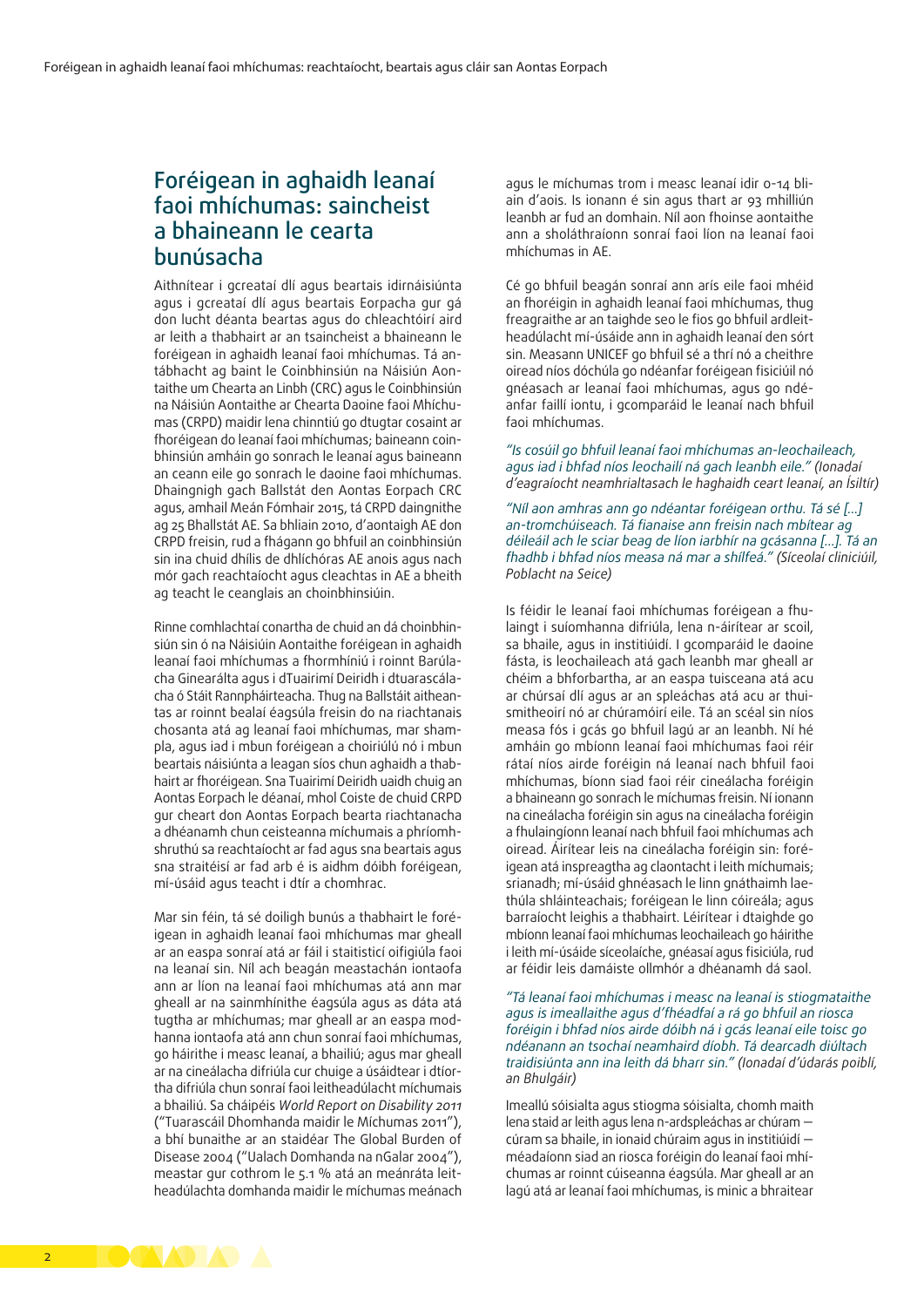go bhfuil sé furasta ionsaí a dhéanamh orthu toisc go bhfuil seans ann nach mbeidh siad in ann iad féin a chosaint, toisc go bhfuil bacainní orthu foréigean a thuairisciú, nó toisc nach ndéileálfar go stuama lena ngearán. Bíonn cisil mhéadaithe riosca ann freisin de bharr inscne agus stádas eithneach, imirceach nó socheacnamaíoch an duine faoi mhíchumas. Is airde fós tionchar na dtosca sin, a mhéadaíonn an riosca foréigin, i gcás nach bhfreagraíonn seirbhísí cosanta leanaí go leorcheart do na riachtanais shonracha atá ag leanaí faoi mhíchumas — cibé acu a tharlaíonn sé sin de bharr neamh-inrochtaineachta nó de bharr easpa gairmithe oilte a bheith ar fáil.

*"Measaimid […] go bhfuil sé a 168 n-oiread níos dóchúla go ndéanfar buachaill gorm atá rangaithe mar dhuine a bhfuil 'riachtanais speisialta oideachais' aige agus a thagann ó chúlra ísealioncaim a eisiamh ón scoil ná cailín a thagann as ceantar níos saibhre agus nach bhfuil 'riachtanais speisialta oideachais' aici." (Freagraí ó chomhlacht náisiúnta chearta an duine, an Ríocht Aontaithe)*

> Is minic a eisiatar leanaí faoi mhíchumas ó sheirbhísí cosanta leanaí agus ó thionscnaimh arb é an aidhm atá leo freastal ar íospartaigh ar leanaí nach bhfuil faoi mhíchumas iad. Fágann sé sin go bhfuil seans níos fearr ann go dteipfidh ar sheirbhísí ginearálta cosanta leanaí agus ar sheirbhísí sonracha do dhaoine faoi mhíchumas araon freastal ar leanaí faoi mhíchumas.

Ina theannta sin, tarlaíonn sé go minic gur faoi roinnt eagraíochtaí nó údarás atá sé seirbhísí a sholáthar do leanaí faoi mhíchumas agus go dteipeann orthu a gcuid oibre a chomhordú i gceart le chéile.

*"Tarlaíonn sé uaireanta go mbíonn trí chomhlacht dhifriúla, mar shampla, ag tabhairt faoin obair chéanna, gan aon líonrú a dhéanamh ó thaobh comhroinnt faisnéise de, gan aon chomhdháil a reáchtáil ar chásanna agus gan aon ghníomhartha ar leith a chomhordú le chéile. Bheadh na comhlachtaí sin i bhfad ní b'éifeachtaí dá mbeidís idirnasctha, dá ndéanfaidís líonrú le chéile agus dá gcomhroinnfidís faisnéis le chéile." (Freagraí ó chomhlacht náisiúnta chearta an duine, an Chróit)*

Ina lán cásanna, teipeann ar chórais chosanta leanaí, ar mheicníochtaí tuairiscithe agus ar sheirbhísí tacaíochta íospartach na riachtanais atá ag leanaí faoi mhíchumas a chur san áireamh, agus iad ag cur tuilleadh bacainní ar dhaoine atá ag lorg tacaíochta, atá ag iarraidh míúsáid a thuairisciú, nó atá ag lorg sásaimh. Sa pháipéar machnaimh maidir le *Coordination and cooperation in integrated child protection systems* ("Comhordú agus comhar i gcórais chomhtháite chosanta leanaí") ón gCoimisiún Eorpach, cuireadh béim ar an ngá atá ann lena chinntiú go mbíonn rochtain ag leanaí leochaileacha, lena n-áirítear leanaí faoi mhíchumas, ar chórais náisiúnta chosanta leanaí.

## Príomhthorthaí agus comhairle fhianaise-bhunaithe

Bunaithe ar a chuid taighde, creideann FRA gur cheart don lucht déanta beartas agus do gheallsealbhóirí ábhartha a gcuid iarrachtaí a dhíriú ar fhoréigean in aghaidh leanaí faoi mhíchumas a chomhrac agus cosaint éifeachtach ar mhí-úsáid agus ar eisiamh ar fud AE a thabhairt dóibh sna réimsí gnímh atá leagtha amach thíos.

### Córais chosanta leanaí atá níos cuimsithí a chur ar bun

I gcás beart arb é is aidhm dóibh foréigean in aghaidh leanaí faoi mhíchumas a chosc agus aghaidh a thabhairt air, baintear an tairbhe is mó astu nuair a dhéantar iad ar bhealach iomlánaíoch agus leathan. Tugtar le fios i dtaighde ón FRA gur gá baint a bheith ag gach gníomhaí a imríonn tionchar ar shaol an linbh idir theaghlaigh, phobail, ghairmithe, institiúidí agus an pobal i gcoitinne — leis na hiarrachtaí a dhéanfar agus gur gá díriú ar na gníomhaithe sin lena linn.

I gcás go bhfuil siad ag gabháil le míchumas, méadaíonn tosca eile — amhail inscne nó cúlra socheacnamaíoch, eitneach nó imirceach an linbh — an riosca foréigin tuilleadh. Dá bhrí sin, tá sé tábhachtach na hilchisil riosca atá ann a aithint, bearta coisctheacha a dhéanamh, agus seirbhísí agus bearta a dhearadh chun tacaíocht ilghnéitheach a chur ar fáil. Bhí a lán freagraithe den tuairim nach bhfreastalaíonn córais luathidirghabhála go himleor ar leanaí faoi mhíchumas go minic agus go mbíonn ag teip orthu staideanna riosca a shainaithint agus freagairt dóibh dá bharr.

Imríonn seirbhísí cosanta leanaí ról ríthábhachtach maidir lena chinntiú go dtugtar aghaidh go himleor ar na riachtanais éagsúla atá ag leanaí faoi mhíchumas. Mar sin féin, teipeann orthu uaireanta freastal ar na riachtanais shonracha atá ag leanaí faoi mhíchumas agus bíonn sé doiligh rochtain a fháil orthu go minic — maidir le hinrochtaineacht fhisiciúil agus maidir leis an easpa foirne atá acu a bhfuil na scileanna riachtanacha nó an oiliúint riachtanach acu araon.

I bhformhór na gcásanna, tugann seirbhísí agus bearta ginearálta atá dírithe ar leanaí nó ar dhaoine fásta faoi mhíchumas neamhaird ar na riachtanais shonracha tacaíochta atá ag leanaí faoi mhíchumas agus

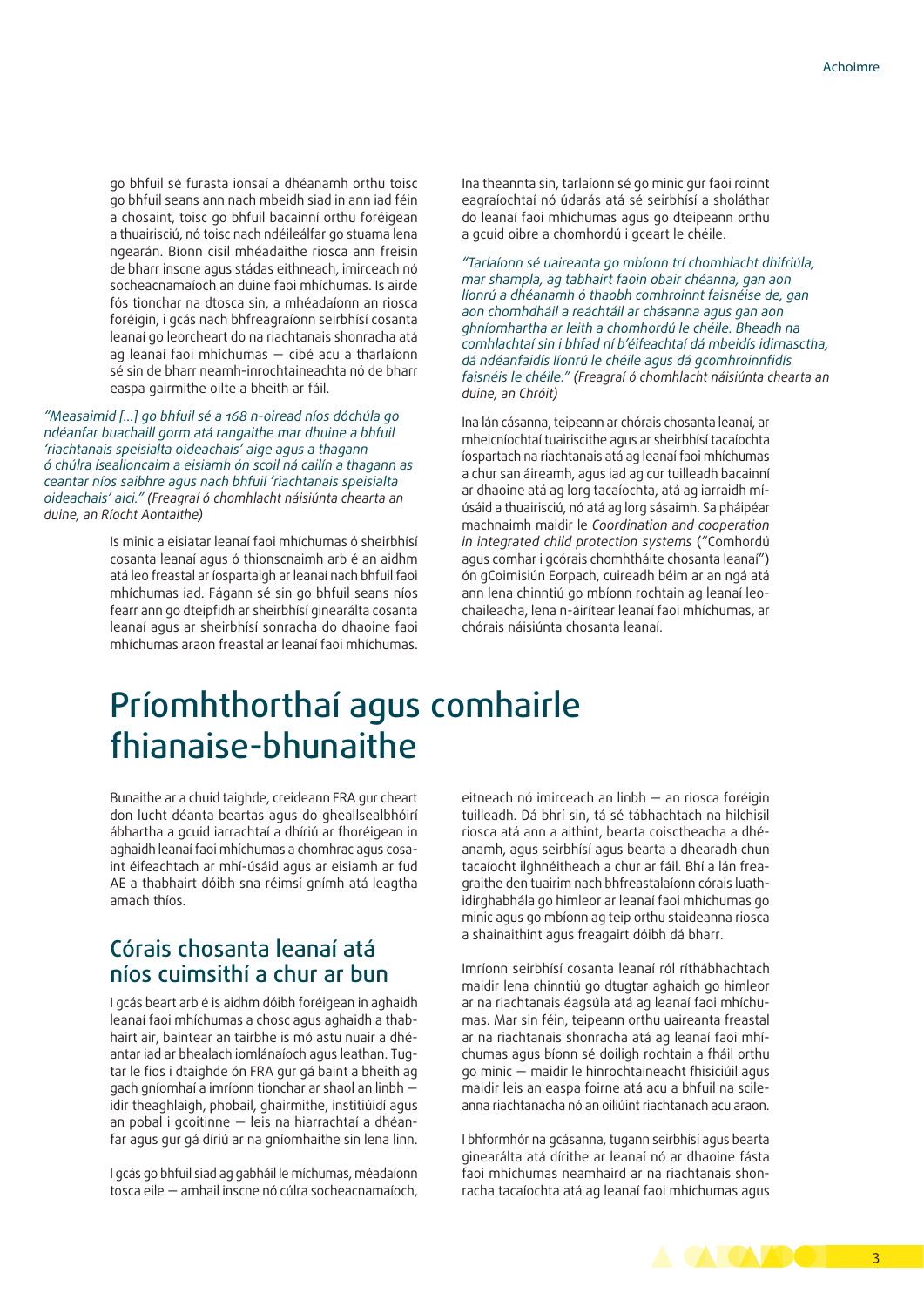ar na bacainní a bhíonn rompu, rud a chuireann cosc orthu rochtain a fháil ar sheirbhísí.

Ghlac na Ballstáit cineálacha difriúla cur chuige i leith dul i ngleic le foréigean in aghaidh leanaí faoi mhíchumas. Chuir roinnt Ballstát cosaint leanaí faoi mhíchumas ar áireamh i mbeartais chosanta leanaí; dhírigh Ballstáit eile ar an gceist sin i mbeartais ar chearta daoine faoi mhíchumas; agus cheap Ballstáit eile beartais shonracha chun aghaidh a thabhairt ar fhoréigean in aghaidh gach linbh ar scoil agus sa bhaile. Cé go n-aithnítear sna beartais ghinearálta sin go mbíonn riosca méadaithe foréigin roimh leanaí faoi mhíchumas, is minic a theipeann orthu bearta nithiúla a bhunú. Chuir formhór na bhfreagraithe in iúl gur cheart aidhm iomlánaíoch a bheith le beartais, gur cheart gach leanbh — lena náirítear leanaí faoi mhíchumas — a chuimsiú i mbeartais agus, dá bhrí sin, nár cheart ionstraimí ar leith a úsáid chun grúpaí difriúla leanaí a chuimsiú (féach Rannáin 2.2., 3.1., 3.3. agus 4.6. den tuarascáil iomlán le haghaidh anailís dhomhain a fháil).

#### Tuairimí ón FRA

*Ba cheart do Bhallstáit AE cur chuige comhtháite a ghlacadh chun aghaidh a thabhairt ar fhoréigean in aghaidh leanaí faoi mhíchumas. Ba cheart a aithint i mbeartais ghinearálta atá dírithe ar leanaí nó ar dhaoine faoi mhíchumas go mbíonn riosca méadaithe foréigin ann roimh leanaí faoi mhíchumas agus ba cheart sainbhearta nithiúla agus seirbhísí inrochtana tacaíochta a leagan amach sna beartais sin. Cabhraíonn cur chuige comhtháite den sórt sin lena chinntiú go mbíonn cosaint leanaí faoi mhíchumas ina cuid lárnach den chóras ginearálta náisiúnta cosanta leanaí agus gurb íogair ó thaobh cúrsaí aoise, inscne agus lagaithe de a bhíonn gach beart agus seirbhís tacaíochta do leanaí ar íospartaigh foréigin iad.*

*Ba cheart do sheirbhísí cosanta leanaí tacaíocht chuimsitheach a chur ar fáil do leanaí faoi mhíchumas agus dá dteaghlach. Chomh maith leis sin, ba cheart dóibh aird a thabhairt ar shaintréithe eile a d'fhéadfadh an leanbh a dhéanamh níos leochailí d'fhoréigean — saintréithe amhail inscne agus cúlra eitneach agus socheacnamaíoch. D'fhéadfadh na nithe seo a leanas a chur ar áireamh i gcláir choisc: cláir luath-idirghabhála, bearta chun feasacht a mhúscailt, oiliúint ar thuismitheoireacht fhreagrach agus ar thacaíocht teaghlaigh, agus cláir faoisimh.*

*Ba cheart do Bhallstáit AE a chinntiú go ndéanann údaráis phoiblí faireachán ar staid leanaí faoi mhíchumas, go háirithe maidir le foréigean. Ba cheart dóibh ról a thabhairt do mheicníochtaí faireacháin neamhspleách arna mbunú faoi Airteagal 33 (2) den CRPD agus d'institiúidí náisiúnta chearta an duine, de réir mar is cuí.*

### Neartú a dhéanamh ar na creataí dlí agus polaitiúla lena dtugtar cosaint do leanaí faoi mhíchumas

Shainaithin freagraithe roinnt dúshlán atá ann maidir le haghaidh a thabhairt ar fhoréigean in aghaidh leanaí agus maidir lena chinntiú go ndéantar coireanna ina n-aghaidh a ionchúiseamh go héifeachtúil. Áirítear leis na dúshláin sin: deacrachtaí maidir le féachaint ar leanaí faoi mhíchumas mar fhinnéithe iontaofa sa chúirt, an easpa gairmithe oilte atá ar fáil, an easpa meicníochtaí gearáin atá inrochtana agus oiriúnach don aois, agus leibhéil ísle tuairiscithe.

Léirítear i dtaighde ón FRA go measann formhór na mBallstát AE go bhfuil míchumas agus aois ina dtosca géaraitheacha ó thaobh coireanna foréigneacha de. Ag leibhéal AE, tugtar cosaint ar fhoréigean do leanaí faoi mhíchumas le roinnt treoracha. Treoir 2011/93/AE maidir le mí-úsáid ghnéasach agus teacht i dtír gnéasach ar leanaí agus pornagrafaíocht leanaí a chomhrac agus Treoir 2012/29/AE lena mbunaítear íoschaighdeáin maidir le cearta íospartach na coireachta, maidir le tacaíocht a thabhairt dóibh agus maidir le hiad a chosaint (an Treoir maidir le Cearta Íospartach), is é an aidhm atá leo leibhéal áirithe comhchuibhithe a bhaint amach maidir le forálacha an dlí choiriúil, lena n-áirítear maidir le tacaíocht d'íospartaigh ar leanaí iad, coireanna a thuairisciú agus ciontóirí a ionchúiseamh.

Ní thugann ach 13 Bhallstát AE aghaidh go sainráite ina gcód coiriúil ar chlaontacht atá bunaithe ar mhíchumas. I gcás na mBallstát sin, ní dhéanann ach roinnt díobh an spreagadh fuatha a scaradh ón gcion féin trí phionóis mhéadaithe a chur i bhfeidhm chun a dhéine atá cionta a bhaineann le claontacht a léiriú; sainmhíníonn formhór na mBallstát spreagadh fuatha mar imthoisc ghéaraitheach.

Ghlac an Coimisiún Eorpach doiciméid bheartais ar an mbeartas um chearta leanaí agus ar an mbeartas míchumais araon — is iad sin, Clár Oibre an Aontais Eorpaigh maidir le Cearta an Linbh agus an Straitéis Eorpach um Míchumas 2010-2020 faoi seach. Déantar tagairt sa dá dhoiciméad do chearta leanaí faoi mhíchumas. Ina theannta sin, bhunaigh an Coimisiún dhá ghrúpa atá comhdhéanta d'ionadaithe ó na Ballstáit ceann amháin atá comhdhéanta de shaineolaithe ar chearta an linbh, agus an ceann eile atá comhdhéanta de shaineolaithe ar chearta daoine faoi mhíchumas áit a bhfuil deis ag an dá ghrúpa obair i gcomhar le chéile agus faisnéis, eispéiris agus dea-chleachtais a mhalartú le chéile. Agus é ina pháirtí sa CRPD, tá AE faoi cheangal ag oibleagáidí an choinbhinsiúin de réir mar a bhaineann siad lena chuid inniúlachtaí. Sna Tuairimí Deiridh uaidh ar an tuarascáil tosaigh ón Aontas Eorpach, mhol Coiste CRPD go sonrach go dtabharfaí aghaidh i ngach straitéis míchumais ar chearta

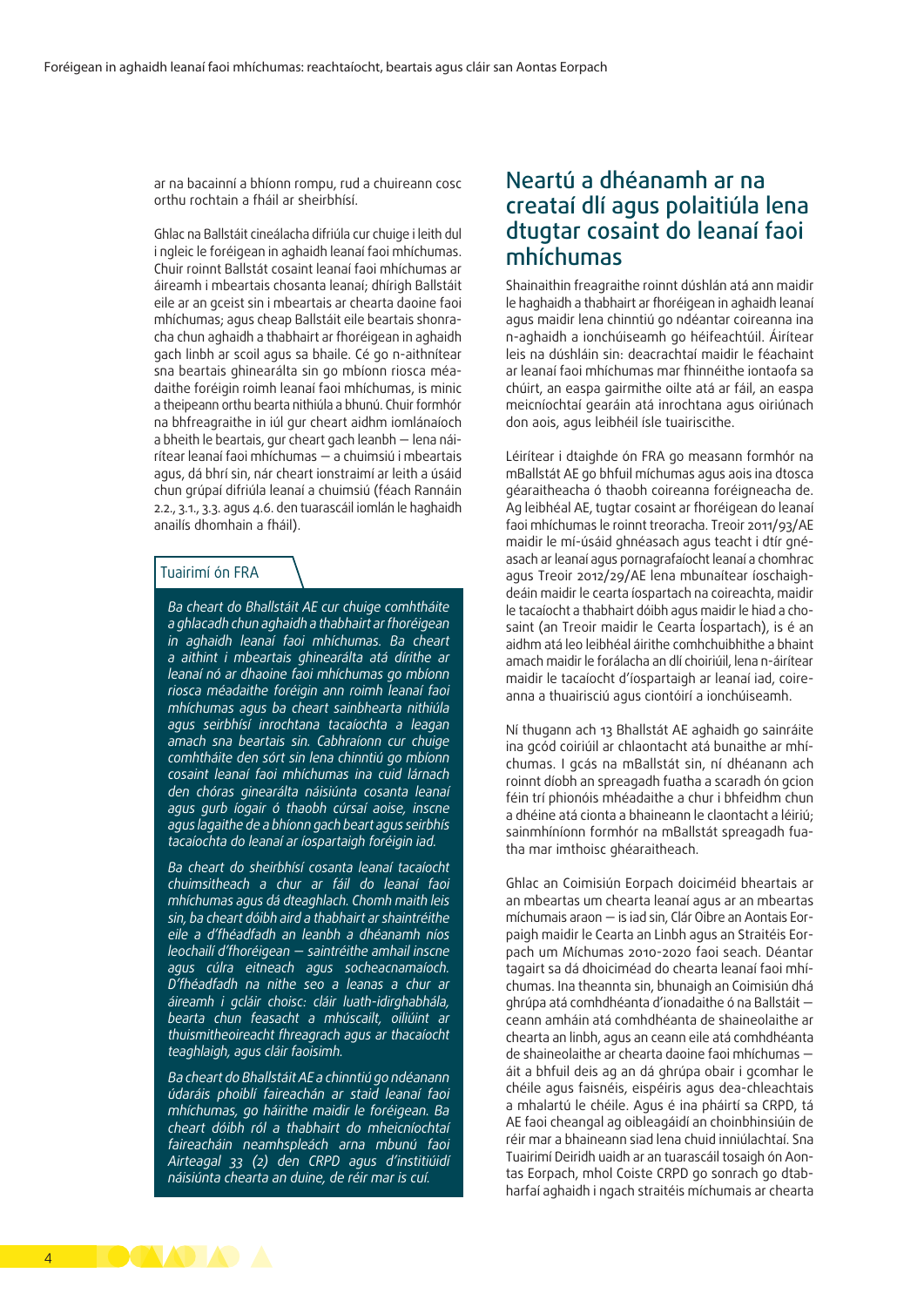buachaillí agus cailíní faoi mhíchumas agus go ndéanfaí na cearta sin a phríomhshruthú iontu.

Tá dhá idirghrúpa ar leith i bhfeidhm ag Parlaimint na hEorpa — ceann amháin a bhfuil sé de dhualgas air déileáil le saincheisteanna a bhaineann le leanaí agus ceann eile a bhfuil sé de dhualgas air déileáil le saincheisteanna a bhaineann leis an mbeartas míchumais. D'fhéadfadh na struchtúir sin tuilleadh airde a thabhairt ar leanaí faoi mhíchumas, go háirithe maidir le cosaint ar fhoréigean, sa díospóireacht agus i ngníomhartha (féach Caibidlí 1 agus 2 den tuarascáil iomlán).

#### Tuairimí ón FRA

*Ba cheart do Bhallstáit AE a chinntiú go mbíonn rochtain iomlán ag leanaí faoi mhíchumas ar íospartaigh foréigin iad agus ag a dteaghlach ar sheirbhísí tacaíochta íospartach agus ar mheicníochtaí breithiúnacha sásaimh agus ar mheicníochtaí neamhbhreithiúnacha sásaimh araon. Ba cheart dóibh tuairisciú agus taifeadadh teagmhas a chur chun cinn trí bheartais ghníomhacha for-rochtana freisin. Ba cheart do mheicníochtaí sásaimh cóiríocht atá oiriúnach don aois agus don lagú agus tacaíocht ghairmiúil a chur ar fáil.*

*Ba cheart do na Ballstáit a chinntiú go mbíonn páirt ag foireann shainoilte in imscrúdú a dhéanamh ar theagmhais thuairiscithe foréigin in aghaidh leanaí faoi mhíchumas agus i ngníomh leantach a dhéanamh ina leith, lena n-áirítear le linn na measúnachta aonair a cheanglaítear faoin Treoir maidir le Cearta Íospartach.*

*Ba cheart do na Ballstáit a chinntiú go bhféachtar ar aois agus ar mhíchumas mar thosca géaraitheacha ó thaobh foréigean gnéasach de, faoi mar atá bunaithe sa Treoir maidir le míúsáid ghnéasach agus teacht i dtír gnéasach ar leanaí agus pornagrafaíocht leanaí a chomhrac. Ba cheart dóibh breithniú a dhéanamh ar mhíchumas a chur ar bhonn cothrom le cineálacha eile inspreagadh claontachta agus ar phionóis mhéadaithe a thabhairt isteach i leith cionta atá inspreagtha ag claontacht, faoi mar atá molta sa Pháipéar Fócais dar teideal* 'Equal protection for all victims of hate crime – The case of people with disabilities' *('Cosaint chothrom do gach íospartach coir fuatha – Cás na ndaoine faoi mhíchumas') ón FRA.*

*Ba cheart don Choimisiún Eorpach breithniú a dhéanamh ar straitéis chuimsitheach atá bunaithe ar chearta do leanaí faoi mhíchumas a chur ar áireamh in athbhreithnithe amach anseo ar Chlár Oibre an Aontais Eorpaigh maidir le Cearta an Linbh agus ar bheartais eile um chearta leanaí. Ba cheart sainbhearta arb é an aidhm atá leo cearta leanaí faoi mhíchumas a chosaint, a chur chun cinn agus a chomhlíonadh a bheith ar áireamh san athbhreithniú meántéarmach ar an Straitéis Eorpach um Míchumas 2010-2020, agus tagairt shonrach á déanamh d'fhoréigean a chosc.*

### Comhordú a chinntiú agus pointe fócasach a cheapadh do leanaí faoi mhíchumas

Chuir freagraithe in iúl go láidir go mbaineann ríthábhacht le creat iomlánaíoch trína dtugtar gach comhlacht a bhfuil baint acu le cosaint leanaí le chéile má táthar chun foréigean in aghaidh leanaí faoi mhíchumas a chosc. Ba cheart eagraíochtaí do dhaoine faoi mhíchumas agus eagraíochtaí a dhéanann ionadaíocht do leanaí faoi mhíchumas agus dá dteaghlach a bheith ar áireamh i gcreat den sórt sin. Chuir freagraithe in iúl go láidir gur ghá dul i mbun comhair ar dtús nuair a bhíonn straitéisí agus pleananna gníomhaíochta á bhforbairt agus gur cheart leanúint leis an gcomhar sin nuair a bhíonn na beartais á gcur chun feidhme agus nuair a bhíonn na seirbhísí á soláthar.

Ina lán cásanna, bíonn ról ag raon leathan gníomhaithe i seirbhísí do leanaí faoi mhíchumas a fhorbairt. Mar sin, baineann ríthábhacht le dul i mbun comhar comhordaithe rialta chun forluí agus bearnaí a sheachaint. Mar sin féin, thug freagraithe dá n-aire gur minic a chuireann an easpa comhair bac ar sholáthar éifeachtach seirbhísí; go mbíonn meicníochtaí foirmiúla comhordaithe in easnamh nó nach gcuirtear chun feidhme iarbhír iad; agus gur neamhfhoirmiúil a bhíonn an chuid is mó den chomhar agus go ndéantar lasmuigh de chainéil bhunaithe é de ghnáth. Fiú amháin i gcásanna ina bhfuil meicníochtaí foirmiúla comhordaithe i bhfeidhm, is minic a theipeann orthu aghaidh a thabhairt ar an riosca foréigin ar leith a bhaineann le leanaí faoi mhíchumas agus ar iad a bheith níos leochailí d'fhoréigean. Tríd is tríd, ní ag gairmithe a bhíonn an inniúlacht agus an t-eolas a theastaíonn chun aghaidh a thabhairt go leorcheart ar staideanna féideartha riosca agus ar chásanna mí-úsáide a bhaineann le leanaí faoi mhíchumas.

Ina theannta sin, thug freagraithe dá n-aire go bhfuil nósanna imeachta aontaithe in easnamh ar fud grúpaí gairmiúla — amhail na póilíní agus foireann shóisialta,

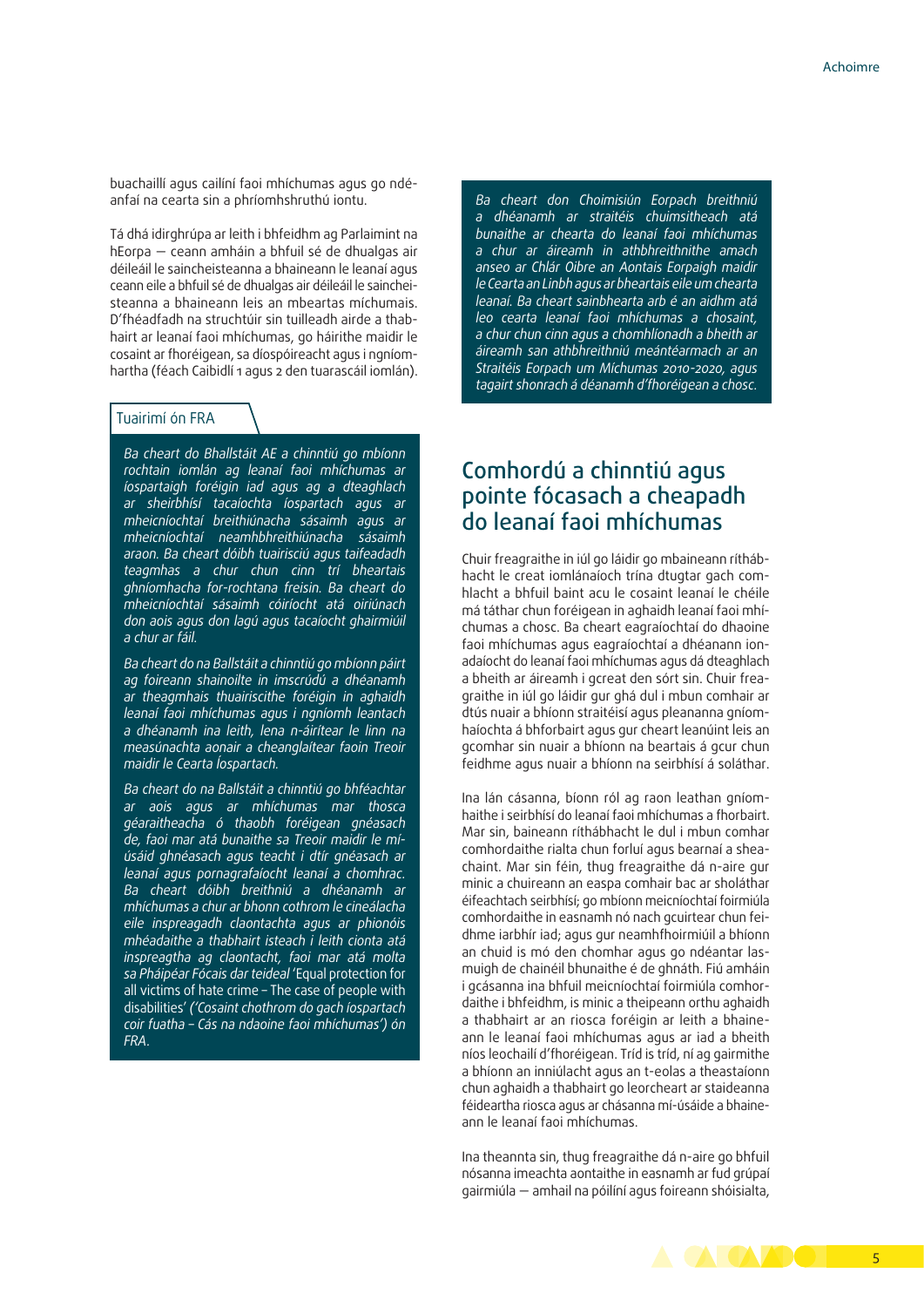sláinte agus oideachais — agus dúirt siad go mbíonn comhthuiscint in easnamh go minic ar conas mí-úsáid in aghaidh leanaí a aithint agus ar conas aghaidh a thabhairt uirthi (féach Rannáin 2.2., 2.3., 4.4. agus 4.5. den tuarascáil iomlán).

#### Tuairimí ón FRA

*Ba cheart do Bhallstáit AE breithniú a dhéanamh ar phointe fócasach náisiúnta a cheapadh do leanaí faoi mhíchumas, faoi mar atá molta i mBarúil Ghinearálta Uimh. 9 ó Choiste CRC, d'fhonn comhordú cuí a chinntiú idir gach gníomhaí — idir ghníomhaithe poiblí agus ghníomhaithe príobháideacha — a sholáthraíonn seirbhísí agus tacaíocht do leanaí faoi mhíchumas. Ba cheart don phointe fócasach sin obair i ndlúthchomhar agus comhordú a dhéanamh leis na meicníochtaí náisiúnta atá i bhfeidhm chun CRPD a chur chun feidhme, mar atá sainmhínithe in Airteagal 33 den Choinbhinsiún.*

*D'fhonn an obair a dhéanann pointí fócasacha náisiúnta den sórt sin a éascú, d'fhéadfadh na Ballstáit líonra meicníochtaí comhordaithe a chruthú ag an leibhéal áitiúil, agus é de fhreagracht orthu cur chun feidhme beartas agus beart náisiúnta a mhaoirsiú, feabhas a chur ar fhreagairtí comhoibríocha comhtháite do chásanna foréigin, agus a chinntiú go mbíonn acmhainn leordhóthanach thrasghairmiúil ann agus staideanna riosca á meas. D'fhéadfadh bearta comhordaithe den sórt sin daoine ó na réimsí seo a leanas a thabhairt le chéile: gairmithe ón earnáil sláinte, ón earnáil shóisialta agus ón earnáil oideachais; údaráis bhreithiúnacha; oibrithe sóisialta; cleachtóirí a bhíonn ag obair in eagraíochtaí tacaíochta íospartach; agus ionadaithe d'eagraíochtaí do dhaoine faoi mhíchumas agus d'eagraíochtaí do leanaí faoi mhíchumas agus dá dteaghlach. Chabhródh sé sin le húsáid freagairtí scartha a sheachaint agus le feabhas a chur ar an dóigh a gcomhordaítear seirbhísí do leanaí faoi mhíchumas.*

*Ba cheart do na Ballstáit breithniú a dhéanamh ar nósanna imeachta oibriúcháin a chaighdeánú i measc na n-údarás difriúil atá freagrach as foréigean in aghaidh leanaí faoi mhíchumas a chosc agus as freagairt a thabhairt dó, mar shampla, trí mheabhráin spriocdhírithe tuisceana ina sainmhínítear go soiléir na freagrachtaí, na nósanna imeachta agus na meicníochtaí atreoraithe lena mbaineann. Bealach éifeachtach eile chun comhar a chur chun cinn a bheadh i gcúrsaí éigeantacha oiliúna a chur ar fáil, áit a dtabharfaí gairmithe a bhíonn ag obair i réimsí éagsúla le chéile.*

### Aghaidh a thabhairt ar dhearcthaí sochaíocha, éagsúlacht a chur chun cinn agus imeallú a chomhrac

Déantar foréigean in aghaidh leanaí faoi mhíchumas ar a lán bealaí agus tarlaíonn sé i suíomhanna éagsúla. Shainaithin freagraithe cúiseanna éagsúla le foréigean, idir dhearcthaí diúltacha sochaíocha atá bunaithe ar chlaontacht, an easpa eolais nó tuisceana ar mhíchumas, agus dhearcthaí gairmiúla nó aonair atá bunaithe ar éadulaingt ar dhaoine atá "difriúil".

De réir na bhfreagraithe, méadaíonn eisiamh agus imeallú sóisialta an riosca foréigin in aghaidh leanaí faoi mhíchumas i suíomhanna éagsúla. Thug siad dá n-aire go gcuireann imeallú institiúideach leanaí faoi mhíchumas teorainn lena n-idirghníomhaíocht leis an bpobal i gcoitinne, rud a chuireann bac ar fheasacht agus ar thuiscint leathan a chothú ar chúrsaí míchumais.

Dúirt freagraithe freisin go mbaineann riosca méadaithe foréigin le leanaí faoi mhíchumas a bhfuil saintréithe leochaileacha eile acu mar gheall ar a stádas socheacnamaíoch, ar a n-eitneacht, ar a stádas imirceach, nó ar a n-inscne (féach Rannán 3.2. agus Caibidil 4 den tuarascáil iomlán).

#### Tuairimí ón FRA

*Ba cheart do Bhallstáit AE agus don AE feachtais mhúscailte feasachta agus feachtais faisnéise inrochtana a fhorbairt chun feasacht ar CRPD a mhéadú, an ilchineálacht a chur chun cinn, troid i gcoinne na claontachta agus dul i ngleic leis an stiogma sochaíoch a bhaineann le leanaí faoi mhíchumas agus le himeallú na leanaí sin. Ba cheart feachtais den sórt sin a bheith dírithe ar an bpobal i gcoitinne, ar thuismitheoirí, ar leanaí agus ar oifigigh phoiblí agus ar ghairmithe a bhíonn ag obair leis na leanaí sin. D'fhéadfadh institiúidí éagsúla ag an leibhéal náisiúnta, amhail aireachtaí, comhlachtaí náisiúnta chearta an duine, eagraíochtaí neamhrialtasacha agus eagraíochtaí do dhaoine faoi mhíchumas lena mbaineann na feachtais sin a eagrú.*

### Bearta coisc dírithe ar an leanbh agus rannpháirtíocht an linbh a chur chun cinn

Léirítear sa taighde go bhfuil roinnt beart bunaithe ag Ballstáit AE chun aghaidh a thabhairt ar fhoréigean in aghaidh leanaí faoi mhíchumas. Dírítear na bearta sin

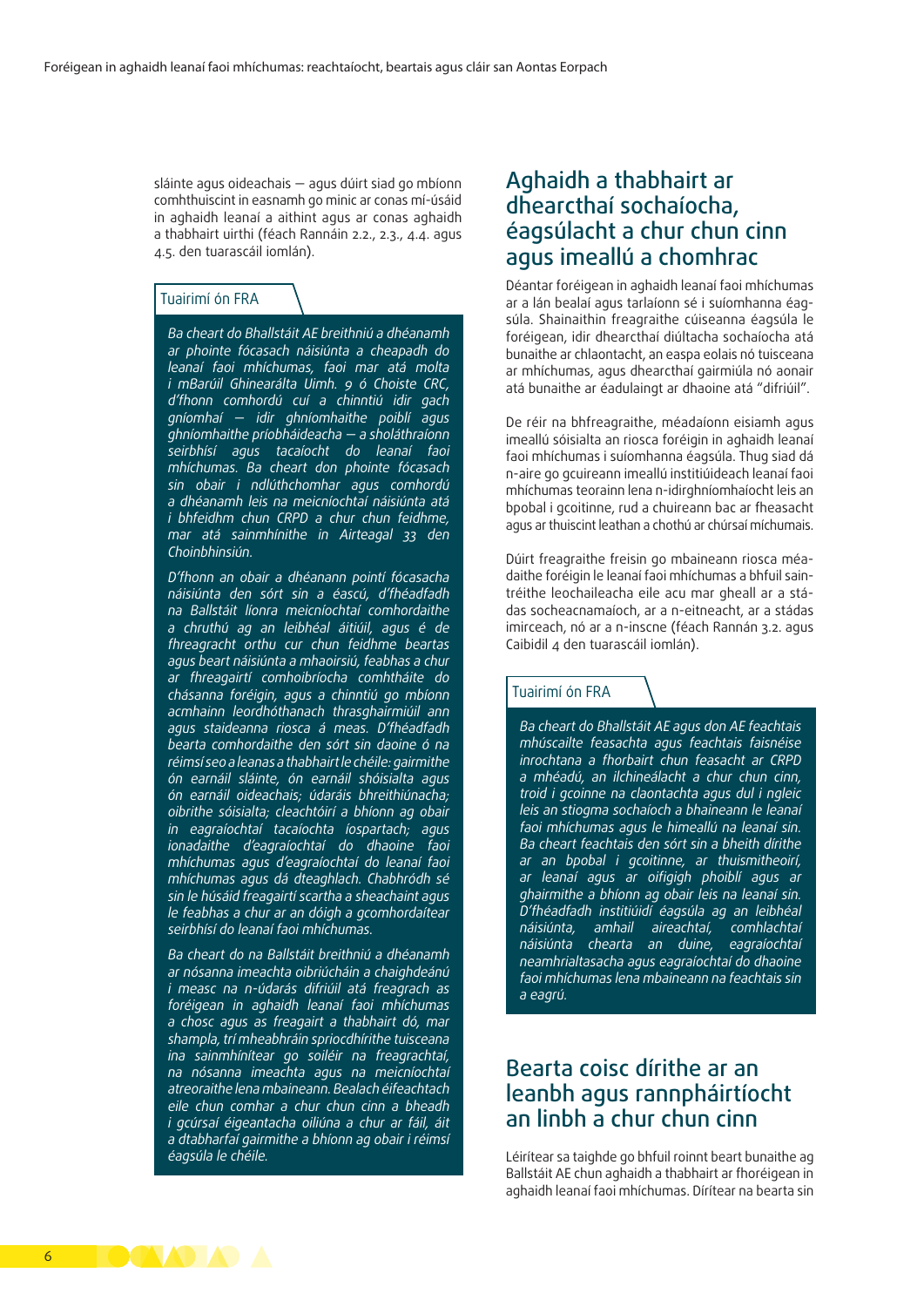ar ghrúpaí éagsúla, lena n-áirítear na leanaí iad féin. Ní i gcónaí a chinntítear go gcuirtear leanaí faoi mhíchumas ar áireamh i ngníomhaíochtaí príomhshrutha, áfach. Thug freagraithe dá n-aire gur minic, de bharr a n-imeallaithe, nach gcuirtear leanaí faoi mhíchumas ar áireamh i ngníomhaíochtaí foirmiúla agus neamhfhoirmiúla as a bhfoghlaimíonn leanaí conas is féidir leo rioscaí a shainaithint agus freagairt d'fhoréigean.

Mheas freagraithe gur príomhthoisc riosca í an easpa tuisceana atá ag leanaí faoi mhíchumas ar cad is míúsáid ann. Is féidir nach mbeidh roinnt mhaith leanaí faoi mhíchumas ar an eolas nach inghlactha atá iompar áirithe, go háirithe i gcás mí-úsáid ghnéasach.

Ceann de phríomhcholúin de chuid CRC agus CRPD is ea rannpháirtíocht na leanaí agus na ndaoine faoi mhíchumas a chur chun cinn. Bhí freagraithe den tuairim go gcuirtear leanaí faoi mhíchumas amach as deiseanna a gcuid tuairimí a chur in iúl, d'ainneoin na n-iarrachtaí atá déanta ag eagraíochtaí do dhaoine faoi mhíchumas, ag eagraíochtaí neamhrialtasacha, ag comhlachtaí náisiúnta chearta an duine agus ag gníomhaithe eile. Nuair nach dtugtar cead cainte do leanaí faoi mhíchumas, fágtar iad ar lár i bpleanáil beartais agus ní chomhlíonann seirbhísí ginearálta neamh-inrochtana a gcuid riachtanas. Leag freagraithe béim ar an ríthábhacht a bhaineann le daoine faoi mhíchumas a chur ar áireamh i ngníomhaíochtaí lena ndéantar cur chun cinn ar rannpháirtíocht ghinearálta i ngach gné den saol maidir le foréigean a chosc agus uirlisí a thabhairt dóibh teagmhais fhoréigneacha a shainaithint agus a thuairisciú (féach Rannán 2.5. agus Caibidlí 3 agus 4 den tuarascáil iomlán).

#### Tuairimí ón FRA

*I gcomhar le gníomhaithe sochaí sibhialta, ba cheart do Bhallstáit AE cláir oideachasúla chuí a bhunú lena neartaítear féinmhuinín agus treallús na leanaí faoi mhíchumas chun cabhrú leo cásanna rioscúla agus iompar míchuí a shainaithint agus eolas a fháil ar dhóigheanna agus ar áiteanna ar féidir leo comhairle agus sásamh a lorg. Ba cheart faisnéis faoi chaidreamh agus faoi ghnéasacht a bheith ar áireamh sna cláir sin chun cur ar chumas leanaí faoi mhíchumas idirdhealú a dhéanamh idir iompar gnéasach cuí agus iompar gnéasach míchuí.*

*Ba cheart do na Ballstáit a chinntiú go bhfuil rochtain iomlán ag leanaí faoi mhíchumas ar chláir oideachasúla maidir le foréigean, leis an mbulaíocht nó le saincheisteanna ginearálta um chearta leanaí, beag beann ar an lagú atá orthu agus tuisceanach ar inscne agus ar shaintréithe eile, ar nós cúlra eitneach agus/nó cúlra imirceach.*

*Ar aon dul leis na hoibleagáidí atá orthu faoin CRC agus faoin CRPD, ba cheart do na Ballstáit a chinntiú go ndéantar ionadaíocht do thuairimí leanaí faoi mhíchumas go díreach agus trí eagraíochtaí ionadaíocha agus teaghlaigh nuair atáthar i mbun ceapadh, cur chun feidhme agus faireachán a dhéanamh ar dhlíthe, ar bheartais, ar sheirbhísí agus ar bhearta lena dtugtar aghaidh ar fhoréigean ina n-aghaidh. Chuige sin, ba cheart do Bhallstáit AE breithniú a dhéanamh ar na meicníochtaí comhairleacha atá ann cheana a neartú, mar shampla trí chomhlachtaí comhairleacha a chuimsíonn leanaí faoi mhíchumas agus a n-ionadaithe a chur ar bun.*

### Seirbhísí dírithe ar an teaghlach a chur ar fáil

Tarlaíonn foréigean in aghaidh leanaí faoi mhíchumas i suíomhanna baile freisin. Shainaithin freagraithe gurb iad traochadh, spíonadh, ciapadh eacnamaíoch agus mothú go bhfuil duine "fágtha ina aonar" i measc teaghlaigh agus cúramóirí leanaí faoi mhíchumas na príomhthosca dúiseachta. Chuir freagraithe in iúl gurb ann do thacaíocht neamhleor maidir leis an ualach airgeadais, fisiciúil agus mothúchánach a chuirtear ar theaghlaigh agus ar dhaoine a thugann cúram do leanaí faoi mhíchumas a mhaolú agus leag siad béim ar a thábhachtaí atá sé cláir amhail cláir faoisimh a chur ar fáil chun strus a laghdú. Luaigh roinnt mhaith díobh gur i gceantair thuaithe go háirithe atá easpa seirbhísí tacaíochta do leanaí faoi mhíchumas agus dá dteaghlach.

Tá freagraithe den tuairim go bhféadfadh an neamhchosaint ar fhoréigean agus an fhreagairt dó a bheith nasctha le cúrsaí pearsanta nó teaghlaigh an linbh, amhail é a bheith i mbaol na bochtaineachta, cúlra imirceach nó mionlaigh eitnigh a bheith aige nó é a bheith ag fás aníos i dteaghlach aontuismitheora. Ba mhinic a luadh freagraithe gur cúis fhéideartha le faillí agus réimse tábhachtach ina bhfuil tacaíocht shóisialta ag teastáil é an brú airgeadais ar theaghlaigh. D'aimsigh freagraithe gur lú ná teaghlaigh eile an t-eolas agus an rochtain a bhíonn ag teaghlaigh atá ag maireachtáil faoi bhun thairseach na bochtaineachta ar sheirbhísí agus, dá bhrí sin, gur teirce na deiseanna a bhíonn acu tacaíocht a fháil.

Thug freagraithe dá n-aire freisin go bhfuil mothúcháin náire agus díomá ceangailte uaireanta le míchumas duine mhuinteartha, míchumas linbh go háirithe, agus gur féidir gur teir le daoine é míchumas. Cuireann sé sin drogall ar dhaoine muinteartha rochtain a fháil ar sheirbhísí tacaíochta chun dul i ngleic le traochadh nó le spíonadh (féach Rannáin 3.2., 3.3., 4.3. agus 4.6. den tuarascáil iomlán).

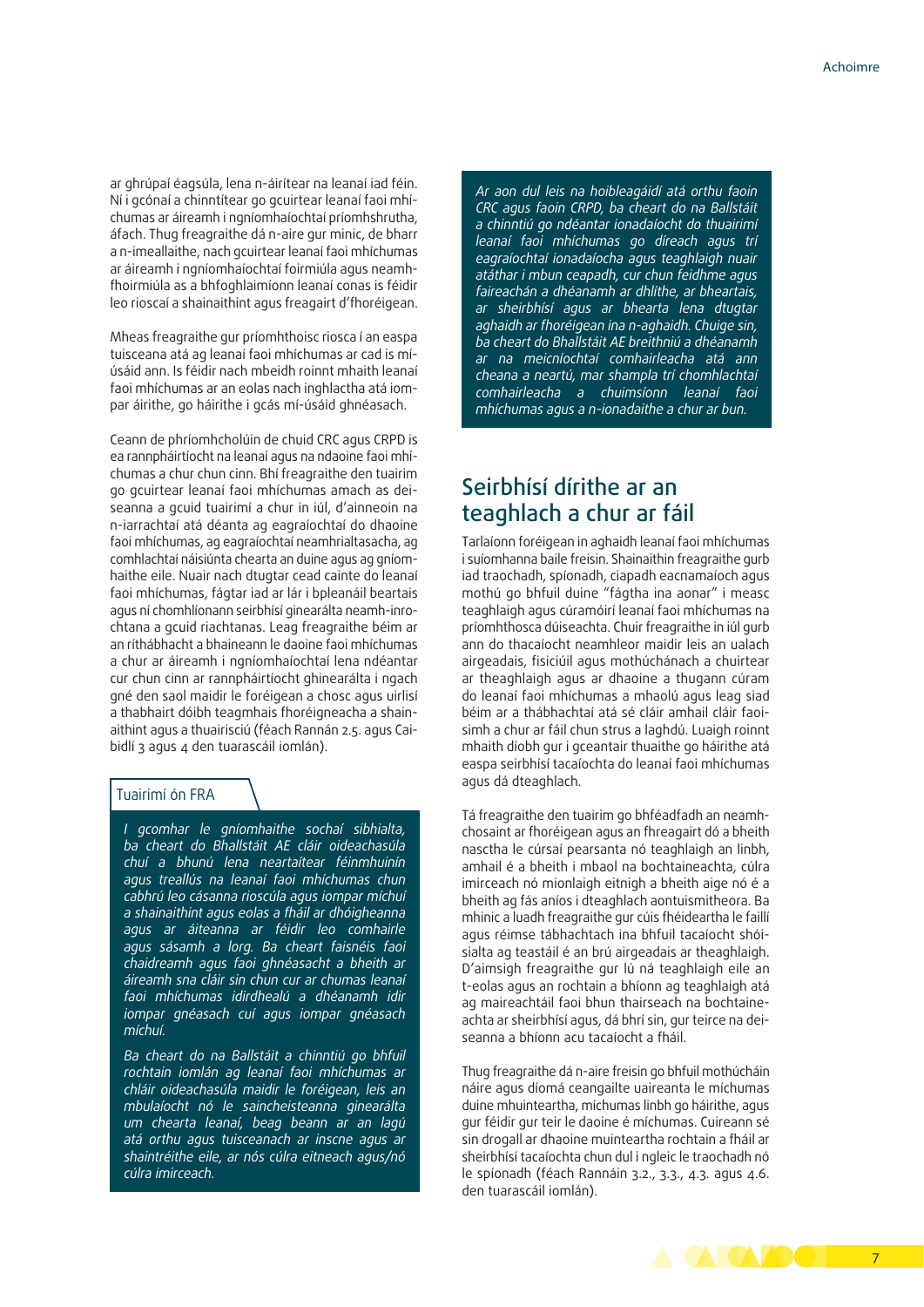#### Tuairimí ón FRA

*Ba cheart do Bhallstáit AE seirbhísí cosanta leanaí ag a bhfuil an oiliúint agus na hacmhainní a theastaíonn a chur ar fáil chun tréigean a chosc agus cabhrú le teaghlaigh a chinntiú gur lena dteaghlach a fhanann leanaí faoi mhíchumas, agus leasanna is fearr an linbh á gcosaint ag an am céanna. Chuige sin, ba cheart do sheirbhísí cosanta leanaí faisnéis spriocdhírithe, treoir, comhairleoireacht, tacaíocht piaraí agus oiliúint a chur ar fáil do theaghlaigh. Chomh maith leis sin, ba cheart dóibh tacaíocht dhíreach agus indíreach airgeadais a chur ar fáil lena léirítear riachtanais na leanaí faoi mhíchumas agus a dteaghlaigh. Ba cheart cláir chúraim faoisimh a thairiscint do thuismitheoirí agus do chúramóirí eile ar phraghas réasúnta chun spíonadh nó faillí de bharr traochta a chosc.*

*Ba cheart do na Ballstáit a chinntiú go n-admhaíonn seirbhísí cosanta leanaí na hilchisil riosca atá roimh leanaí faoi mhíchumas agus go dtugann siad aghaidh orthu sin trí rioscaí a shainaithint go luath agus trí sheirbhísí cuimsitheacha tacaíochta atá dírithe ar an teaghlach, mar shampla. Ba cheart aird speisialta a thabhairt do theaghlaigh imirceacha agus aontuismitheora, do theaghlaigh i mbaol na bochtaineachta nó i staideanna leochaileacha eile agus do theaghlaigh atá ina gcónaí i gceantair thuaithe, lena n-áirítear trí fhorrochtain ag eagraíochtaí a dhéanann ionadaíocht do leanaí agus do leanaí agus dhaoine fásta faoi mhíchumas, mar gur féidir nach bhfuil siad ar an eolas faoin tacaíocht atá ar fáil.*

### Oideachas cuimsitheach agus rannpháirtíocht chuimsitheach a chinntiú i ngach gné den saol ar bhonn cothrom le daoine eile

Chuir freagraithe in iúl gur leochailí i leith mí-úsáide ar scoil a bhíonn leanaí faoi mhíchumas ná leanaí eile agus gurb iad a bpiaraí agus a múinteoirí araon is cúis leis an mí-úsáid sin. Léiríonn sé sin gurb ann d'easpa meicníochtaí cuí chun cuimsiú i scoileanna príomhshrutha a chinntiú, go bhfuil oiliúint mhíchuí á cur ar mhúinteoirí agus nach ann do mheicníochtaí láidre coisc. Labhair freagraithe faoin mbulaíocht fhorleathan atáthar ag déanamh ar leanaí faoi mhíchumas agus faoi chineálacha eile foréigin atá níos caolchúisí, amhail eisiamh agus imeallú. Léirítear sa taighde go gcuireann na Ballstáit ionstraimí éagsúla chun feidhme chun aghaidh a thabhairt ar an mbulaíocht i scoileanna

agus go bhféadfadh go mbreithneofaí leanaí faoi mhíchumas ar bhealach ní ba láidre iontu sin.

In Airteagal 24 den CRPD, léirítear gealltanas soiléir a thugann Stáit Rannpháirteacha córas cuimsitheach oideachais a chinntiú do leanaí faoi mhíchumas agus cuirtear oibleagáid ar stáit cur ar fáil a dhéanamh ar an tacaíocht atá riachtanach le rannpháirtíocht iomlán chothrom na leanaí sin san oideachas a éascú. Thug roinnt mhaith freagraithe dá n-aire, áfach, go bhfuil deacrachtaí ann maidir le hoideachas cuimsitheach a bhaint amach agus d'áitigh siad nach leor comhtháthú ina aonar chun timpeallacht shábháilte a chinntiú do gach leanbh, leanaí faoi mhíchumas san áireamh, i scoileanna príomhshrutha agus go bhfuil tacaíocht chuí ag teastáil freisin chun fíor-rannpháirtíocht a chumasú (féach Rannáin 3.3., 4.2. agus 4.4. den tuarascáil iomlán).

#### Tuairimí ón FRA

*Ba cheart do na Ballstáit AE a chinntiú go soláthraíonn scoileanna timpeallacht shábháilte thacúil nach nglactar le cineál foréigin ar bith inti agus go bhfuil meicníochtaí éifeachtacha i bhfeidhm acu chun freagairt a luaithe is a bhraitear naimhdeas. Ba cheart leanaí faoi mhíchumas a chur ar áireamh go sonrach i mbeartais agus i nósanna imeachta frithbhulaíochta.*

*Ba cheart do na Ballstáit a chinntiú go bhfuil ag gach duine de na múinteoirí, den fhoireann tacaíochta agus de ghairmithe eile oideachais na scileanna agus na huirlisí atá riachtanach chun cásanna foréigin in aghaidh leanaí faoi mhíchumas i suíomhanna scoile a shainaithint agus freagairt dóibh. D'fhéadfadh údaráis oideachais breithniú a dhéanamh ar chearta leanaí a chur san áireamh i gcuraclaim oiliúna múinteoirí, agus díriú ar leith á leagan ar leanaí faoi mhíchumas. Ba cheart dóibh freisin aghaidh a thabhairt ar an easpa oiliúna cuí i bhforéigean a aithint agus i luath-idirghabháil agus ar na heasnaimh sna réimsí sin.*

*Ba cheart sainordú, acmhainní agus spreagadh a thabhairt do mheicníochtaí náisiúnta chearta an duine, lena n-áirítear comhlachtaí comhionannais, institiúidí náisiúnta chearta an duine agus oifigí Ombudsman do leanaí, chun faireachán a dhéanamh ar chearta na leanaí faoi mhíchumas san oideachas agus feasacht ar na cearta sin a mhúscailt agus chun cásanna ina bhfuil foréigean, ina ndiúltaítear rochtain ar scoileanna príomhshrutha agus ina ndéantar bulaíocht ar leanaí faoi mhíchumas a imscrúdú agus a fhiosrú.*

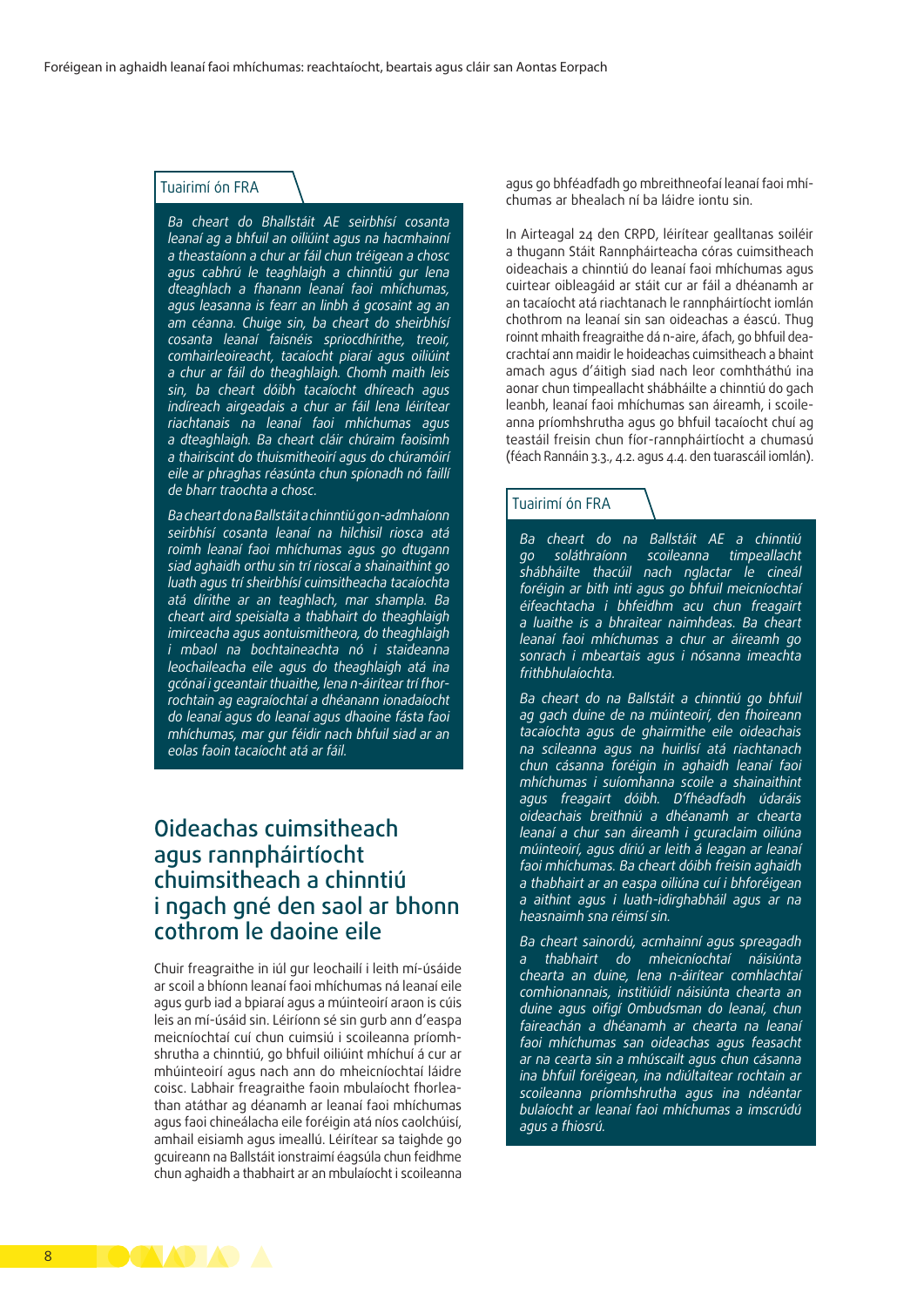*Ba cheart spreagadh a thabhairt do leanaí agus do leanaí agus dhaoine fásta faoi mhíchumas tacaíocht a thabhairt do leanaí faoi mhíchumas agus dá dteaghlach chun a chinntiú go gcuirtear ar áireamh san oideachas iad agus ba cheart do na heagraíochtaí sin feachtais oideachasúla a fhorbairt agus a reáchtáil lena gcur i bhfeidhm ag féinabhcóidí agus ag rólchuspaí i scoileanna. Neartófaí a éifeachtaí a bheidh na bearta sin dá sínfí lámh chuig údaráis scoile chun faisnéis agus eolas a chur ar fáil maidir leis na riachtanais shonracha tacaíochta a bhíonn ag leanaí ar a bhfuil laguithe difriúla agus ar a bhfuil laguithe de mhéideanna difriúla.*

### Dul chun cinn a dhéanamh ar iarrachtaí dí-institiúidithe agus an faireachán ar institiúidí a neartú

Níl aon sonraí iontaofa ar fáil faoin líon cruinn leanaí atá ina gcónaí i suíomhanna éagsúla institiúideacha ach tugtar le fios i meastacháin go bhfuil thart ar 150 000 leanbh ina gcónaí i suíomhanna cónaithe ar fud AE. Tá dul chun cinn déanta ag na Ballstáit le blianta beaga anuas ar athrú de réir a chéile ó chórais chúraim institiúidigh go cúram gaolta. Mar sin féin, údar imní go fóill is ea an t-institiúidiú leanaí faoi mhíchumas, rud a leagann coiste CRC agus coiste CRPD béim air arís is arís eile. Méadaíonn an t-institiúidiú an dóchúlacht go bhfulaingeoidh leanaí faillí agus foréigean meabhrach, fisiciúil nó gnéasach. Bhí roinnt freagraithe den tuairim gurb ionann an tinstitiúidiú ann féin agus cineál foréigin. Anuas air sin, ní i gcónaí a chuimsítear gach grúpa gairmithe le scagadh ar phearsanra cúraim chónaithe sna Ballstáit agus ní shocraítear minicíocht an scagtha leis an dlí. Bhí freagraithe den tuairim gur féidir foréigean agus faillí a cheilt go héasca in institiúidí. Cháin siad meicníochtaí faireacháin toisc go bhfuil easpa déine acu. Thug siad dá n-aire gur minic a bhíonn cigireachtaí ar institiúidí ina gcigireachtaí córasacha frithghníomhacha in ionad iad a bheith ina gcigireachtaí coisctheacha — mar shampla, ní dhéantar iad ach tar éis do na meáin tuairisc a thabhairt ar mhí-úsáid nó ar bhásanna in institiúidí. Mhaígh roinnt freagraithe freisin go bhfuil easpa inniúlachta nó neamhspleáchais ag comhlachtaí faireacháin áirithe.

Ar na dúshláin eile a luaigh freagraithe bhí coinníollacha fadhbacha oibre do bhaill foirne, rud ba chúis le spíonadh, agus oiliúint atá neamhleor, treallach agus neamhéigeantach go minic.

Leis an bpacáiste reachtach le haghaidh Chistí Struchtúracha agus Infheistíochta na hEorpa (CSIE) don tréimhse 2014-2020, tugadh athruithe tábhachtacha isteach lena dtugtar tús áite do dhí-institiúidiú agus do chomhlíonadh CRPD.Baineann tábhacht ar leith leis na critéir atá ceangailte le cuimsiú sóisialta a chur chun cinn agus leis an mbochtaineacht agus idirdhealú a chomhrac na "coinníollacha *ex ante*", mar a thugtar orthu, nach mór do na Ballstáit iad a chomhlíonadh chun leas a bhaint as cistí SIE. Áirítear leo "bearta maidir leis an athrú ó chúram institiúideach go cúram pobail" (féach Rannáin 3.2. agus 3.3. den tuarascáil iomlán).

#### Tuairimí ón FRA

*Ba cheart do na Ballstáit breithniú a dhéanamh ar chosc a chur ar leanaí - go háirithe iad sin faoi bhun trí bliana d'aois - a chur in institiúidí, beag beann ar chineál a lagaithe nó ar a dhéine atá sé, faoi mar atá molta sa cháipéis UN Guidelines for the Alternative Care of Children ("Treoirlínte na NA maidir le Cúram Malartach Leanaí"). Ba cheart do na Ballstáit acmhainní a leithdháileadh le haghaidh leanaí faoi mhíchumas a dhíinstitiúidiú go pras agus ar mhaithe lena gcuimsiú iomlán sa phobal. Chuige sin, ba cheart do na Ballstáit leas a bhaint as Cistí Struchtúracha agus Infheistíochta de chuid AE chun tacaíocht a thabhairt do leanaí faoi mhíchumas agus dá dteaghlach san aistriú ó chúram institiúideach go cúram gaolta.*

*Ba cheart do na Ballstáit faireachán agus cigireachtaí ar institiúidí agus ar shuíomhanna cónaithe dúnta eile a neartú chun aghaidh a thabhairt ar fhaillí, ar dhrochíde agus ar chineálacha eile foréigin. Baineann tábhacht ar leith leis sin ós rud é go bhfuil an dí-institiúidiú ar siúl (agus é á pháirtmhaoiniú trí Chistí Struchtúracha agus Infheistíochta AE). Ba cheart faireachán a bheith neamhspleách, ba cheart go leor acmhainní a bheith ar fáil dó agus ba cheart cigireachtaí rialta agus neamhfhógartha a bheith i gceist leis.*

### Uirlisí spriocdhírithe a fhorbairt, go leor acmhainní a leithdháileadh agus cumas acmhainní daonna a fheabhsú

Tugtar le fios sa taighde nach féidir leis na creataí náisiúnta dlí agus beartais atá ann cheana aghaidh a thabhairt ar fhoréigean in aghaidh leanaí faoi mhíchumas ach sa chás go soláthraítear go leor acmhainní lena gcur chun feidhme. Shainaithin freagraithe go bhfuil pearsanra atá faoi bhrú agus neamhoilte, spíonadh foirne, easpa acmhainní agus coinníollacha fadhbacha oibre i measc na mbac ar aghaidh

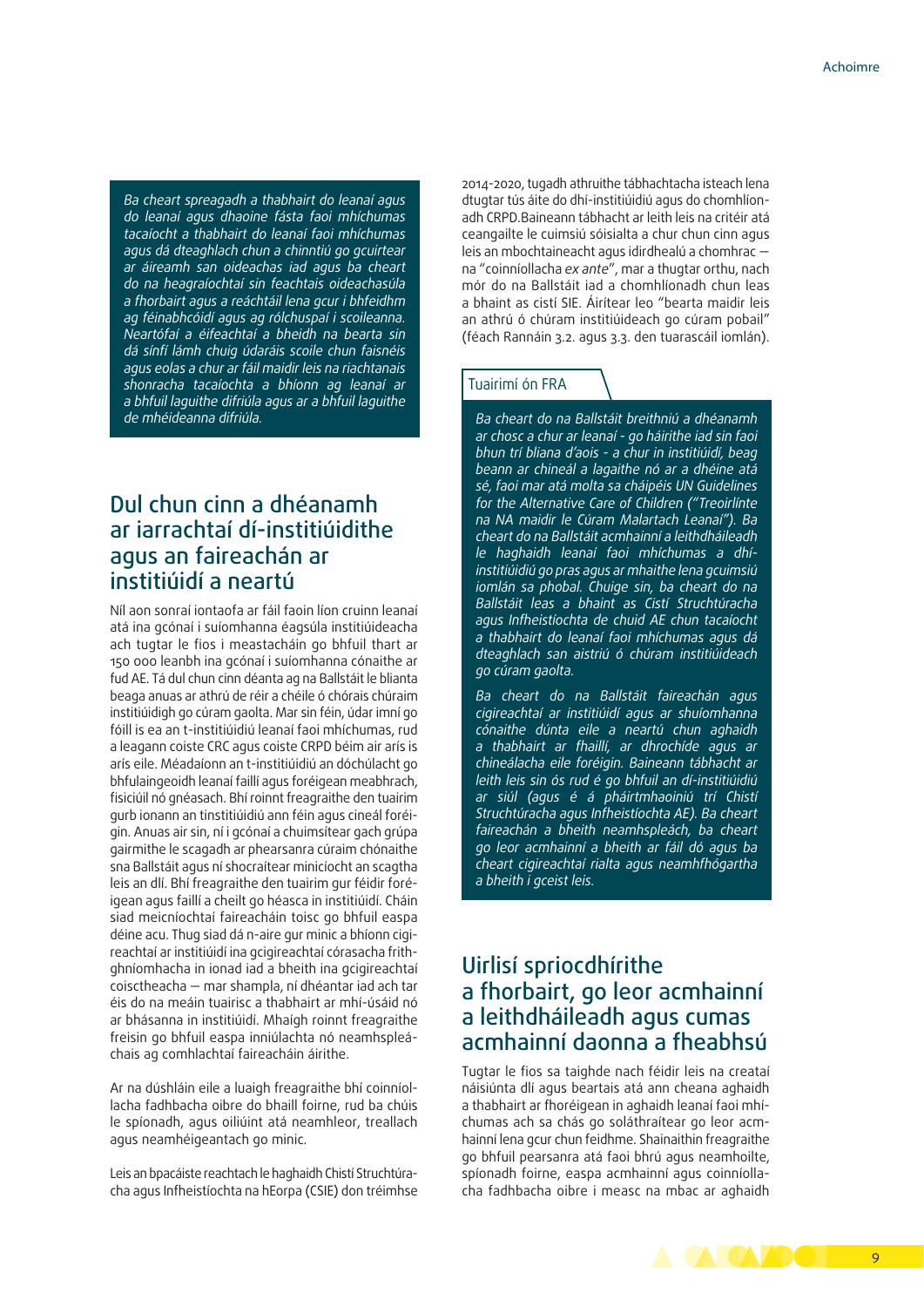éifeachtach a thabhairt ar fhoréigean in aghaidh leanaí faoi mhíchumas.

Mhol freagraithe gur cheart oiliúint i gcearta na leanaí faoi mhíchumas, i modhanna cumarsáide inrochtana agus i modhanna agus próisis chun freagairt d'fhoréigean ina n-aghaidh agus é a shainaithint agus a thuairisciú a chur ar ghairmithe a chuireann seirbhísí ginearálta ar fáil, ar nós dochtúirí, altraí agus múinteoirí, de bhreis ar ghairmithe "speisialaithe" a bhíonn i dteagmháil le leanaí faoi mhíchumas ar bhonn laethúil.

Mheas freagraithe go bhfuil an easpa treorach praiticiúla agus uirlisí praiticiúla ina príomhdhúshlán agus dlíthe agus beartais á gcur chun feidhme. Ba cheart díriú a bheith iontu ar ghairmithe éagsúla agus ba cheart breac-chuntas soiléir a thabhairt iontu ar conas freagairt d'fhoréigean agus é a chosc.

Bhunaigh AE scéimeanna cistiúcháin AE amhail an Clár um Chearta, um Chomhionannas agus um Shaoránacht 2014-2020, a tháinig in áit Chlár Daphne sa bhliain 2013, chun tacú le gníomhaíochtaí a bhaineann le taighde, le hoiliúint, le forbairt treorach agus le malartuithe dea-chleachtais, lena náirítear sa réimse um fhoréigean in aghaidh leanaí a chomhrac. D'aithin freagraithe an tionchar dearfach a fhéadann na scéimeanna cistiúcháin sin a imirt ag leibhéal náisiúnta (féach Rannáin 2.3., 4.4. agus 4.6. den tuarascáil iomlán).

#### Tuairimí ón FRA

*Ba cheart do Bhallstáit AE éascú a dhéanamh ar chur chun feidhme éifeachtach na ndlíthe agus na mbeartas atá ann cheana maidir le foréigean in aghaidh leanaí faoi mhíchumas a chosc trí threoirlínte, phrótacail agus oiliúint atá praiticiúil a fhorbairt chun cur ar chumas gairmithe foréigean in aghaidh leanaí faoi mhíchumas a aithint, tacaíocht chuí a thabhairt d'íospartaigh agus dá dteaghlach agus a chinntiú go dtugtar déantóirí an fhoréigin chun an dlí. Ba cheart na huirlisí sin a fhorbairt i gcomhpháirt le heagraíochtaí a dhéanann ionadaíocht do leanaí agus dhaoine faoi mhíchumas agus dá dteaghlach agus ba cheart tacaíocht a thabhairt dóibh leis na hacmhainní daonna agus airgeadais atá riachtanach chun críche iad a chur chun feidhme.*

*Ba cheart do na Ballstáit athbhreithniú a dhéanamh ar cháilíochtaí riachtanacha agus choinníollacha oibre na ngairmithe a bhíonn ag obair le leanaí faoi mhíchumas chun a chinntiú go bhfuil ag na gairmithe sin na scileanna agus an t-am atá riachtanach le haghaidh freagairt d'fhoréigean in aghaidh na leanaí agus é a chosc.*

*Ba cheart do na Ballstáit oiliúint éigeantach a chur ar fáil do ghairmithe a d'fhéadfadh a bheith ag obair le leanaí faoi mhíchumas. Ba cheart an oiliúint sin a bheith bunaithe ar mheasúnú córasach riachtanas agus ba cheart an creat dlí agus beartais, bainistíocht strus agus aithint agus tuairisciú foréigin a chuimsiú inti. Ba cheart conas cumarsáid inrochtana a dhéanamh le leanaí, lena n-áirítear na leanaí sin faoi mhíchumas éisteachta, cognaíoch, urlabhra, intleachta nó síceasóisialta, a chuimsiú san oiliúint freisin. Ba cheart díriú ar ghairmithe éagsúla, lena náirítear: múinteoirí agus gairmithe eile oideachais; dochtúirí, altraí agus gairmithe eile cúram sláinte; agus soláthraithe seirbhísí speisialaithe agus ginearálta do leanaí agus d'oibrithe cúraim.*

*Treoirlínte agus foirne uirlisí do chleachtóirí a bhíonn ag obair le leanaí faoi mhíchumas agus do bhaill foirne seirbhísí ginearálta, amhail gairmithe sláinte agus oideachais, ba cheart iad a fhorbairt chun treoir shoiléir a chur ar fáil maidir le freagrachtaí, le cosc, le hatreoruithe agus le bearta le déanamh nuair a mheastar go ndearnadh foréigean.*

*D'fhonn torthaí inbhuanaithe agus inláimhsithe i dtaca le cuimsiú sóisialta a bhaint amach, ba cheart do na Ballstáit leas a bhaint as an gcistiú AE atá ar fáil, amhail trí CSIE agus tríd an gClár um Chearta, um Chomhionannas agus um Shaoránacht, chun seirbhísí pobalbhunaithe a fhorbairt do leanaí agus dá dteaghlach agus chun feasacht an phobail a mhúscailt.*

*Ba cheart don Choimisiún Eorpach a chinntiú go ndéantar cur chun feidhme ar Thuairimí Deiridh Choiste de chuid UN CRPD maidir le Cistí Struchtúracha agus Infheistíochta na hEorpa a úsáid. Moltar sna tuairimí deiridh sin gur cheart don Aontas Eorpach an faireachán a dhéantar ar an úsáid a bhaintear as cistí SIE a neartú chun a chinntiú nach mbaintear úsáid astu ach amháin le haghaidh seirbhísí tacaíochta do dhaoine faoi mhíchumas a fhorbairt i bpobail áitiúla in ionad úsáid a bhaint astu chun institiúidí a athfhorbairt nó a leathnú; agus moltar iontu freisin gur cheart don Aontas Eorpach íocaíochtaí a chur ar fionraí, a tharraingt siar nó a aisghabháil má sháraítear an oibleagáid aird a thabhairt ar chearta bunúsacha.*

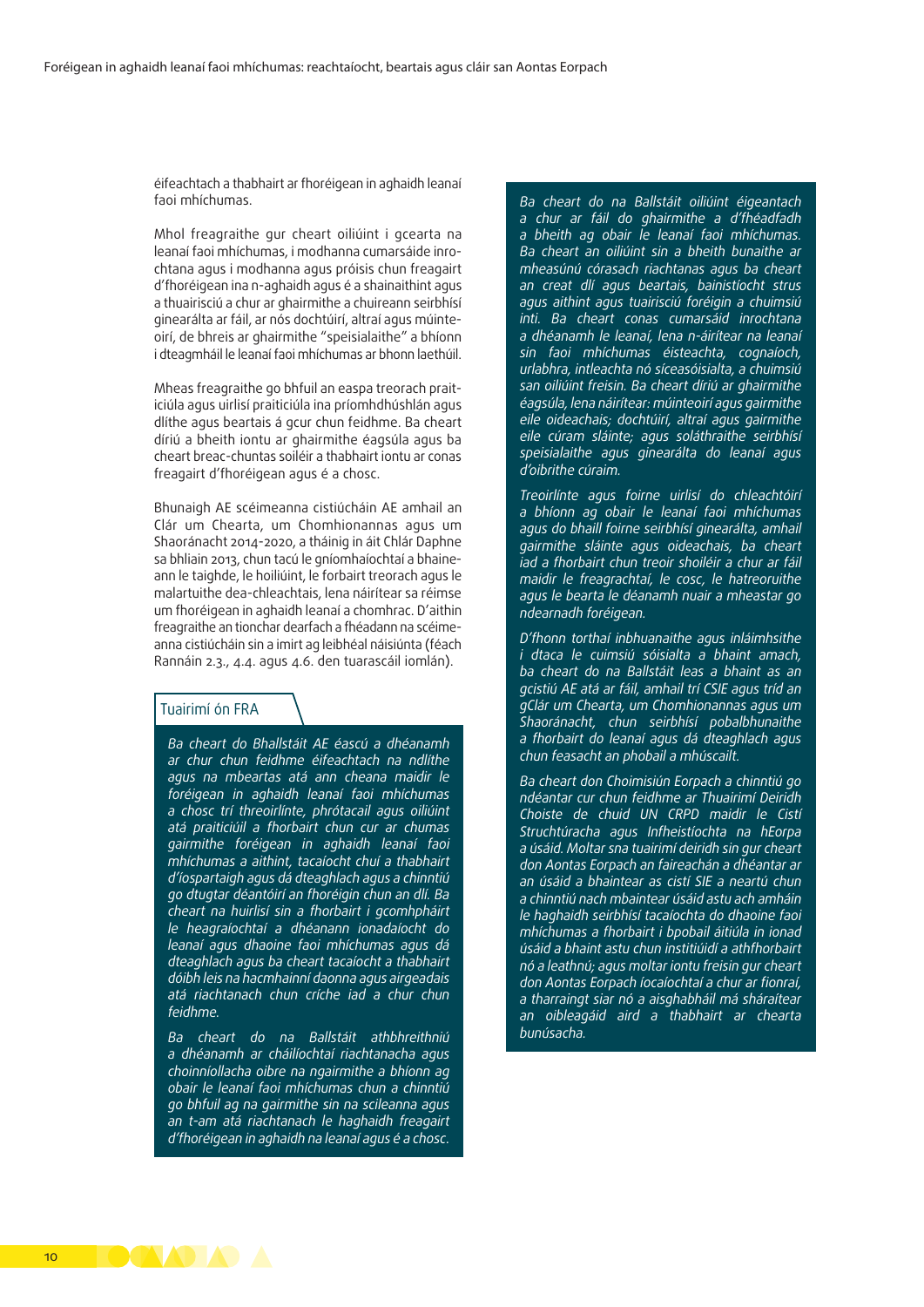### Sonraí a bhailiú

Léirítear sa taighde go bhfuil feasacht mhéadaithe ann ar fhoréigean in aghaidh leanaí faoi mhíchumas agus na hoibleagáidí dlíthiúla a bunaíodh sa CRC agus sa CRPD, cé go bhfuil sonraí iontaofa maidir leis an staid in AE in easnamh fós. Chreid freagraithe go gcuireann an easpa faisnéise maidir le scála, cineálacha agus saintréithe an fhoréigin in aghaidh leanaí faoi mhíchumas bac ar bheartais spriocdhírithe agus ar chláir spriocdhírithe a fhorbairt. In éagmais sonraí cuí, níl soláthraithe seirbhíse eolach ar riachtanais na leanaí faoi mhíchumas, rud a mhéadaíonn an baol go ndéanfaidh seirbhísí neamh-inrochtana neamhfhreagrúla neamhaird orthu.

Léirítear sa taighde freisin go mbailíonn roinnt tíortha sonraí faoi fhoréigean in aghaidh daoine faoi mhíchumas gan na sonraí a scagadh de réir aoise agus go mbailíonn tíortha eile sonraí faoi fhoréigean in aghaidh leanaí i gcoitinne gan faisnéis faoi stádas míchumais na leanaí a bhailiú. Is amhlaidh sin i gcás foinsí oifigiúla rialtais agus i gcás faisnéise a mbailíonn an tsochaí shibhialta í araon.

Luaigh freagraithe gur cheart, i gcásanna ina bhfuil sonraí agus taighde ar staid na leanaí faoi mhíchumas ar fáil, iarrachtaí a dhéanamh torthaí a scaipeadh go leathan i measc gach gníomhaí lena mbaineann chun athchóirithe bunaithe ar fhianaise agus bearta spriocdhírithe a dhúiseacht (féach Rannáin 2.4. agus 4.2. den tuarascáil iomlán).

#### Tuairimí ón FRA

*Ar aon dul leis na hoibleagáidí atá orthu faoin dlí idirnáisiúnta, ba cheart don Aontas Eorpach agus dá Bhallstáit sonraí imdhealaithe staitistiúla agus taighde a bhailiú chun cur ar a gcumas ceapadh agus cur chun feidhme a dhéanamh ar bheartais lena gcoisctear foréigean in aghaidh leanaí faoi mhíchumas agus lena dtugtar aghaidh ar an bhforéigean sin. Ba cheart do na Ballstáit sin a bhailíonn sonraí faoi fhoréigean in aghaidh leanaí cheana féin a chinntiú go bhfuil na sonraí sin imdhealaithe go cuí agus i bhformáidí inrochtana. Ba cheart, ar a laghad, faisnéis maidir le cásanna tuairiscithe foréigin in aghaidh leanaí faoi mhíchumas agus maidir le himscrúduithe, le hionchúisimh agus leis na seirbhísí cosanta arna gcur ar fáil a bheith ar áireamh sna sonraí. Ba cheart faisnéis a chur ar fáil sna sonraí maidir leis an gcineál foréigin, lena n-áirítear cibé acu atá sé idirdhealaitheach nó inspreagtha ag claontacht; le déantóir an fhoréigin; leis an gcineál lagaithe, lena n-áirítear il-laguithe nó dianlaguithe; agus le saintréithe eile íospartaigh, ar nós inscne, stádas imirceach agus cúlra socheacnamaíoch, chun patrúin agus faisnéis faoi fhoghrúpaí leanaí faoi mhíchumas a nochtadh.*

*Ba cheart do na Ballstáit sonraí imdhealaithe faoi oibriú na mbeolínte géarchéime, na mbeolínte leanaí agus na seirbhísí tacaíochta íospartach a bhailiú agus a fhoilsiú freisin.*

*D'fhéadfadh na Ballstáit breithniú a dhéanamh ar bhunachar sonraí a bhunú ina liostaítear na cineálacha difriúla tacaíochta atá ar fáil trí sheirbhísí poiblí agus trí eagraíochtaí sochaí sibhialta, lena n-áirítear eagraíochtaí do dhaoine faoi mhíchumas agus eagraíochtaí tacaíochta íospartach. D'fhéadfadh an bunachar sonraí sin a bheith ina gheata chuig uirlisí atá ann cheana freisin, amhail ábhair oiliúna nó ábhair mhúscailte feasachta.*

*D'fhéadfadh na Ballstáit breithniú a dhéanamh ar tháscairí um chearta bunúsacha a fhorbairt le tacaíocht ón FRA, ar táscairí iad a fhéadann tacú le faireachán agus meas a dhéanamh ar chur chun feidhme na mbeartas agus na mbeart lena dtugtar aghaidh ar fhoréigean in aghaidh leanaí faoi mhíchumas.*